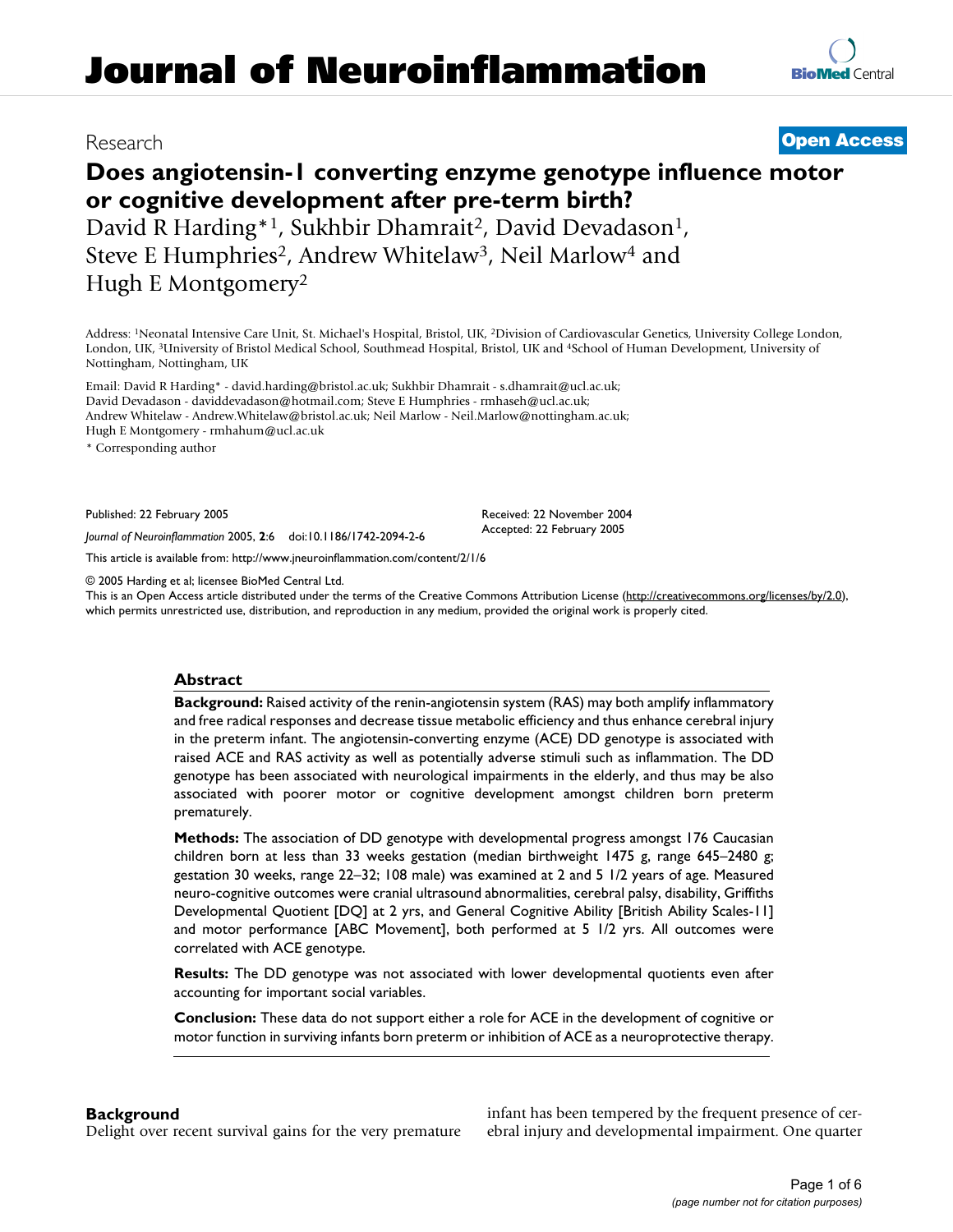of those born before 26 weeks postmenstrual age (at least 11 weeks premature) show evidence of severe cerebral injury including cognitive dysfunction by 30 months of age [1]. Preterm children without any disability remain at risk of a range of motor, cognitive, behavioural and psychological deficits during childhood even if not born so close to the margin of viability [2]. To date, the pathophysiological processes leading to such impairment remain largely occult. In particular, cerebral imaging has failed to identify structural correlates of impaired higher function [3] although imaging can predict many cases of motor abnormality (such as cerebral palsy) due to the presence of periventricular white matter injury [4].

Three factors seem to play important roles in the aetiology of preterm cerebral injury. Firstly, exposure to inflammatory stimuli is associated with white matter injury and cerebral palsy in the preterm [5]. Secondly, reduced glucose and oxygen delivery to the developing brain (hypoxiaischaemia: local cerebral or systemic) may cause excitotoxic neurotransmitter release followed by neuronal death [6]. Thirdly, free-radicals may damage the oligodendrocytes of white matter of the preterm brain [6]. Damage to the primitive white matter prevents the normal formation of grey matter connections which may influence cognitive development in childhood [7].

Candidate systems that might influence motor or cognitive outcome after premature birth are likely to be those which affect these responses. The human renin-angiotensin systems may be such a system. Angiotensin converting enzyme (ACE), a key component of the circulating (or endocrine) renin-angiotensin system (RAS), cleaves angiotensin I to yield the potent vasoconstrictor angiotensin II. In addition, ACE degrades vasodilator kinins. In these ways, endocrine RAS plays an important role in circulatory homeostasis. However, local RAS also exist in diverse human tissues including lung, myocardium, vasculature, lymphocyte and brain tissue. These are powerful regulators of mitochondrial respiration and whole-cell metabolism [8] and exert profound effects on wholehuman metabolism and metabolic efficiency: elevated ACE may impair cellular aerobic metabolism [9]. RAS also plays a key role in the regulation of tissue inflammatory responses; ACE, through generation of angiotensin II, stimulates the synthesis of pro-inflammatory cytokines, including IL-6 which itself is thought to exert major neurocytotoxic effects with the genesis of functionally significant lesions in the developing preterm brain [5]. It has also been noted that the inhibition of RAS may reduce the effects of excitotoxic neurotransmitters and free radicals [10]. It is possible therefore that enhanced ACE activity may adversely influence the development of the child born prematurely.

A common variant of the human ACE gene provides a tool to determine if ACE activity does influence developmental progress after preterm birth. The presence (insertion, or 'I' allele) rather than the absence (deletion, or 'D' allele) of a 284-base-pair fragment in the human ACE gene is associated with lower ACE activity in organs including both circulating inflammatory cells [11] and the circulation itself [12]. Given the likely causal association of pro-inflammatory responses, ischaemic-hypoxia, excitotoxic neurotransmitters, and free radical attack with impaired neurooutcome; and given the potential role of increased RAS activity in amplifying these effects, we might expect the DD genotype (encoding raised ACE activity) to be associated with poorer neuro-developmental progress after pretem birth. Comparable findings have been described with respect to the deterioration of cognitive function in the elderly by some authors [13-15]. We have tested this hypothesis by studying the association of the ACE I/D polymorphism with measures of neuro-developmental progress at 2 and 5 1/2 years of age in children who had participated in a neuro-developmental outcome study (The Avon Premature Infant Project, APIP [16]). All the patients were born at less than 33 weeks postmenstrual age (normal gestation is 37–40 weeks).

# **Methods**

# *Patients*

The study was approved by the ethical committees of Southmead Hospital and United Bristol Health Care Trust. Parental consent was obtained for participation in neurodevelopmental follow-up [16] (see below). Consent was not required for the genetic component of this study as all personal information was held separately from the genetic information and patients were identified only by study codes.

All children were born at 32 weeks gestation or less, between December 1990 and July 1993 at Southmead Hospital or St. Michael's Hospital, Bristol. All had participated in the Avon Premature Infant Project (APIP) [16]. Briefly, this was a randomised controlled trial in which developmental support (Portage) or supportive counselling (parental adviser), each started at discharge and continued for up to 2 years, were found to confer some measurable (3–4 DQ points (below)) but clinically insignificant benefit to development at 2 years of age, when given in addition to appropriate primary care and community support, after adjusting for social variables.

# *Neuro-developmental outcome*

The Griffiths Mental Development Scales, used to assess motor and cognitive performance, was performed at 2 years corrected age [17]. The Griffiths scales comprise five subscales, including personal and social, hearing and speech, locomotor, eye hand co-ordination and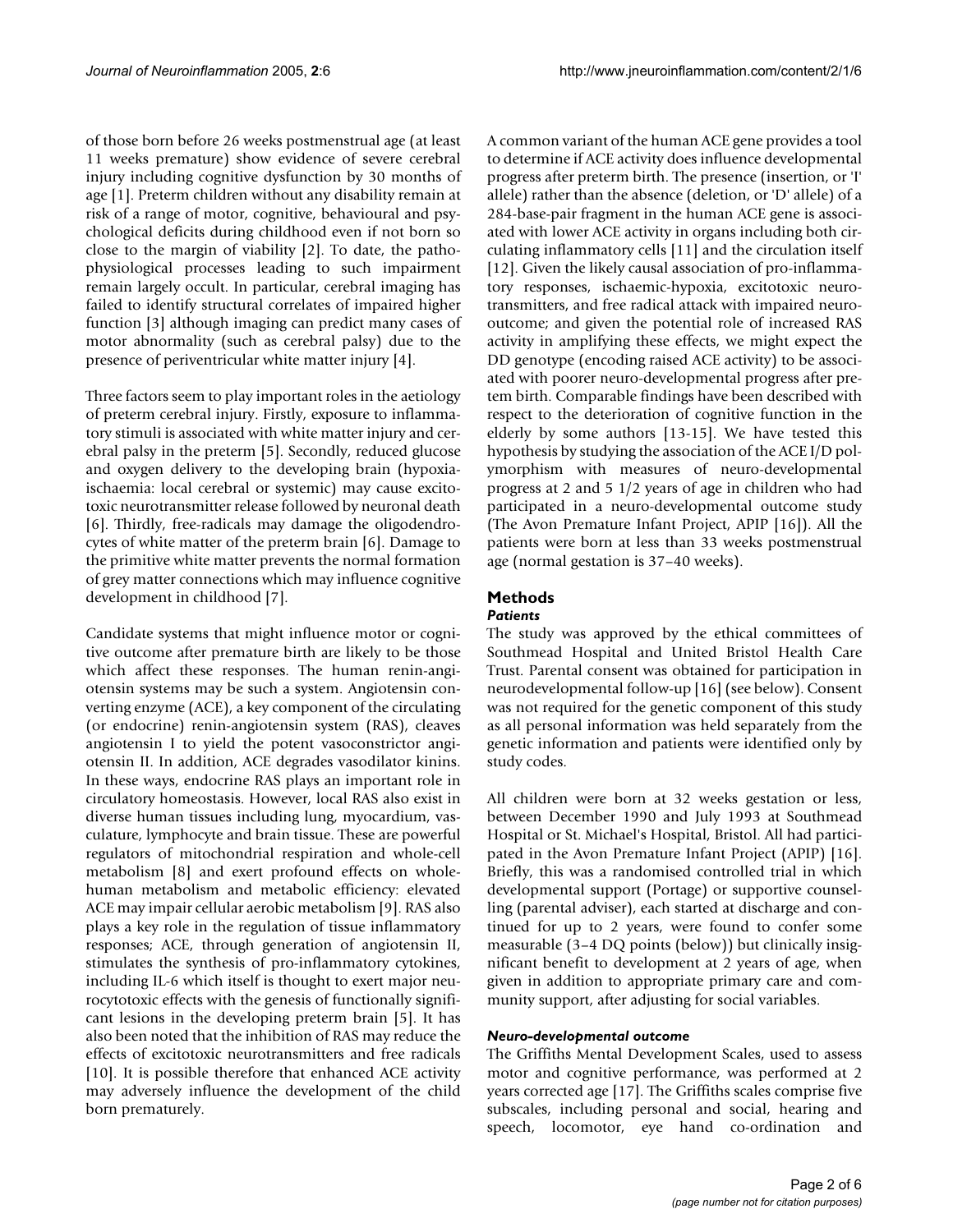|                                       | DD Genotype $(n = 49)$   | ID/II Genotype $(n = 127)$ |
|---------------------------------------|--------------------------|----------------------------|
|                                       |                          |                            |
| No maternal antenatal corticosteroids | 44 (80%)                 | 112(81%)                   |
| No. of children from twin pregnancy*  | 4(8%)                    | 27(21%)                    |
| Male                                  | 32 (65%)                 | 76 (60%)                   |
| Gestation, weeks $(\pm$ SEM)          | $29.7 (\pm 0.3)$         | 30.0 ( $\pm$ 0.2)          |
| Birth weight, $g$ ( $\pm$ SEM)        | $1453 (\pm 56)$          | $1461 (\pm 34)$            |
| Portage, parent adviser               | $17(31\%)$ , 19 $(35\%)$ | 46 (33%), 42 (30%)         |
| Severe intraventricular haemorrhage   | 5(11%)                   | 7(6%)                      |
| White matter injury                   | 7(14%)                   | 14(11%)                    |
| Maternal age $(\pm$ SEM)              | $27.2 (\pm 0.8)$         | $27.4 (\pm 0.8)$           |
| Manual occupation                     | 28 (57%)                 | 76 (60%)                   |
| Maternal car use                      | 30(61%)                  | 75 (60%)                   |
| Mother educated beyond 16 yrs.        | 17 (35%)                 | 48 (38%)                   |

#### <span id="page-2-0"></span>**Table 1: Perinatal and social factors**

\*p = 0.047 (Fisher's Exact Probability Test)

Continuous data is shown as mean (± standard error of mean).

performance domains, from which is derived an overall developmental quotient (DQ). A lower Griffiths DQ reflects a poorer neuro-developmental performance, with a difference DQ of five points being clinically apparent. DQ was standardised originally to a mean of 100, with a standard deviation of 15, but secular drifts in population scores have resulted in a higher population mean. Thus for severe disability a score of 70 (-2 standard deviations (sd)) would indicate severe disability. Cognitive developmental progress at 5.5 years of age was assessed using the British Ability Scales [18]. The BAS-II was standardised in the early 1990s and was used to compute general cognitive ability (GCA) together with visuospatial, verbal and non-verbal subscales. The GCA is a developmental quotient, equivalent to an IQ estimate, normalised at 100 (sd +/- 15) in which a lower score again indicates poorer conceptual ability. The Movement ABC scales were used to assess manual dexterity, ball skills, and balance over ten tests at 5 1/2 years of age. Scores of each component are summed to produce a composite score ranging from 0– 40, with high scores indicating a more impaired motor skills and 0 indicating normal skills.

A psychologist performed the Griffiths Scales of Mental Development and a second psychologist performed the British Ability Scales (second edition) (BAS). The ABC Movement tests were performed by a trained research nurse. All assessments were blind to the child's neonatal course and subsequent progress.

#### *ACE genotyping*

DNA was extracted from the Guthrie card blood spots (newborn metabolic screening cards). ACE genotype was determined using 3-primer PCR amplification [9]. Primer ratios corresponded to 50 pmol of an I-specific oligonucleotide in a 20-υl reaction volume. The PCR was performed using Taq polymeraase yielding amplification products of 84 bp for the D allele, and 65 bp for the I allele. Amplification products were visualised using a 7.5% polyacrylamide gel stained with ethidium bromide. Genotyping was performed by staff blind to all clinical data.

#### *Study Size*

An estimate of sample size suggested that 144 patients would be needed for this study. The assumptions made for this calculation were that DD genotype infants had a mean DQ of 92.5 (1/2 SD below the norm) compared to a mean DQ of 100 in the ID+II group, assumed typical genotype distributions, and a significance of 0.05 with 80% power.

#### *Statistical analysis*

Data were stored in SPPS v9.0 for Windows. Lymphocyte [11] and tissue ACE [12] activity is primarily raised in DD genotype when compared to either ID or II genotype, and so data for those of DD genotype were compared to those from I-allele carriers. Categorical data were analysed by Chi square and continuous data by Student's T Test if normally distributed or Mann-Whitney U test as appropriate.

### **Results**

Guthrie cards were located for 230 of 308 children. After exclusion of non-Caucasians and, at random, 1 child of any identical twin pairs (based on genotypes and gender) 176 babies with ACE genotype formed the study population (median birthweight 1475 g, range 645–2480 g; gestation 30 weeks, range 22–32) with follow-up data at 2 years. 122 of these also had follow-up at 5 1/2 years. The ACE genotype distribution was 49 [27.8%] DD, 73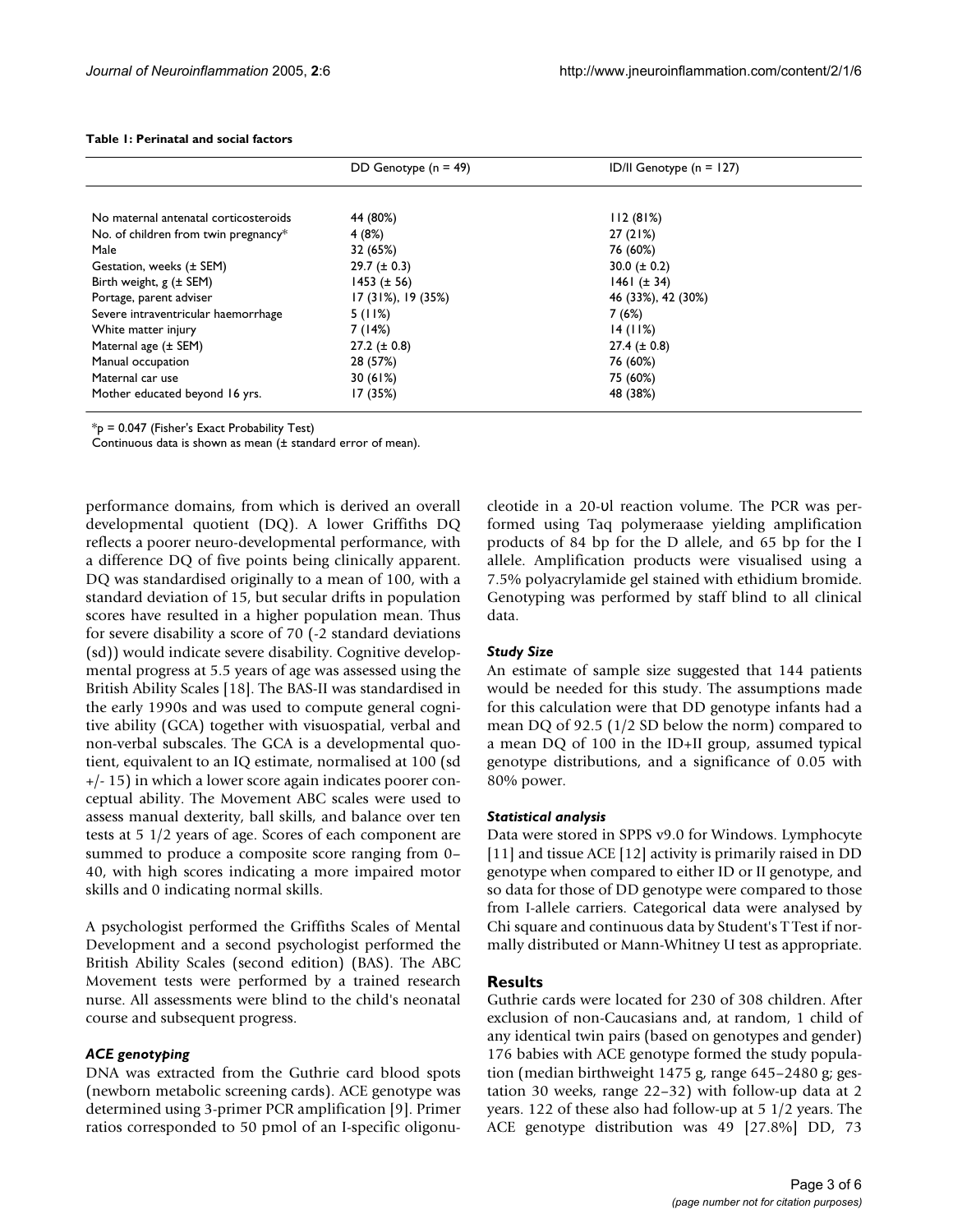| Developmental tests                                    | DQ for DD  | DO for ID/II | Þ    |
|--------------------------------------------------------|------------|--------------|------|
| Griffith DQ at 2 years                                 | 96.2(3.1)  | 96.3(1.3)    | 0.95 |
| Locomotor subscale                                     | 92.7(2.7)  | 92.4(1.3)    | 0.92 |
| Personal & social subscale                             | 101.9(3.0) | 101.0(1.6)   | 0.80 |
| Hearing and speech subscale                            | 92.9(4.1)  | 94.0(2.1)    | 0.80 |
| Eye hand co-ordination subscale                        | 90.8(3.1)  | 92.8(1.2)    | 0.46 |
| Performance subscale                                   | 102.2(4.3) | 101.3(1.6)   | 0.79 |
| Griffith DQ at 2 years (adjusted for social variables) | 100.0(0.9) | 99.3(0.6)    | 0.43 |
| ABC Movement summative score                           | 8.1(1.8)   | 8.0(0.9)     | 0.97 |
| GCA at 5 1/2 years                                     | 99.2(3.4)  | 100.2(2.0)   | 0.80 |
| Verbal ability subscale                                | 98.0 (4.0) | 103.2(1.7)   | 0.22 |
| Pictoral ability subscale                              | 99.9(3.3)  | 98.7(1.7)    | 0.99 |
| Spatial ability subscale                               | 98.4 (3.3) | 97.3(1.9)    | 0.67 |

<span id="page-3-0"></span>**Table 2: ACE genotype and developmental performance at 2 and 5 1/2 years of age. Data shown is mean (± SEM).**

[41.5%] ID, 54 [30.7%] II, demonstrated Hardy-Weinberg equilibrium, and was similar to that observed in the newborn term population from the same region of the UK (203 [24.1%] DD, 433 [51.5%] ID, 205 [24.4%) II). Baseline characteristics were independent of genotype, except that fewer individuals of DD genotype were from twin births  $(p = 0.047)$  (table [1](#page-2-0)). There was no association between markers of neonatal cerebral injury: severe intraventricular haemorrrhage or white matter injury (table [1\)](#page-2-0). There was no association with the presence of any disability at 2 years of age (DD 17% vs ID/II 15%,  $p = 0.65$ ).

Measures of developmental cognitive and motor outcome were entirely independent of genotype (table [2\)](#page-3-0). The findings were unchanged after post hoc subgroup analysis of singletons, infants with normal cranial scans, amongst children without disability and after adjusting for potential influential variables (including twin birth) using multiple regression (data not shown).

# **Discussion**

After a search of Embase and Medline we believe that this study is the first to attempt to dissect out the contribution of genetic variation in the ACE gene to developmental progress after pre-term delivery. Despite much physiological and biochemical evidence to support our hypothesis, we found that ACE DD genotype was not associated with adverse long term developmental outcome in infants of < 33 weeks gestation in this study.

These data are perhaps at variance with previous studies of Alzheimer's disease, age-associated memory impairment and vascular dementia, all of which have implicated the ACE D allele in having a role in mental decline [13-15]. However this is not a universal finding. Furthermore although ACE inhibitors appear to reduce inflammatory responses, ischaemic effects, and excitotoxic and free radical induced injury [10], angiotensin II does not (indeed angiotensin II may actually enhance ischaemic and excitotoxic neural injury via the AT2 receptor). In addition, both captopril and losartan (RAS inhibitors) appear to improve cognitive performance in mice [19] and humans [20]. It should be noted however that little is known about the ontogeny of the RAS in the human foetus. Certainly RAS (and angiotensin II receptors in particular) play a role in blood-brain barrier and central nervous system development in mice, and alterations in RAS receptor expression over foetal and neonatal life are recognised. It is thus possible that developmentally regulated patterns of AT1 receptor expression might offer some level of protection against the potentially detrimental effects of ACE-mediated angiotensin II synthesis.

Although there may be similar molecular pathways that effect cerebral injury in the preterm infant and the elderly, ontological differences in the expression of genes involved in predisposition to neural injury are well described. In particular reactive production of nitric oxide may be enhanced in the elderly and the ability to protect the brain from oxidants may be reduced in the elderly (22). Thus the effect of any one polymorphism, with a relatively minor effect, may be swamped in the newborn infant by other protective mechanisms.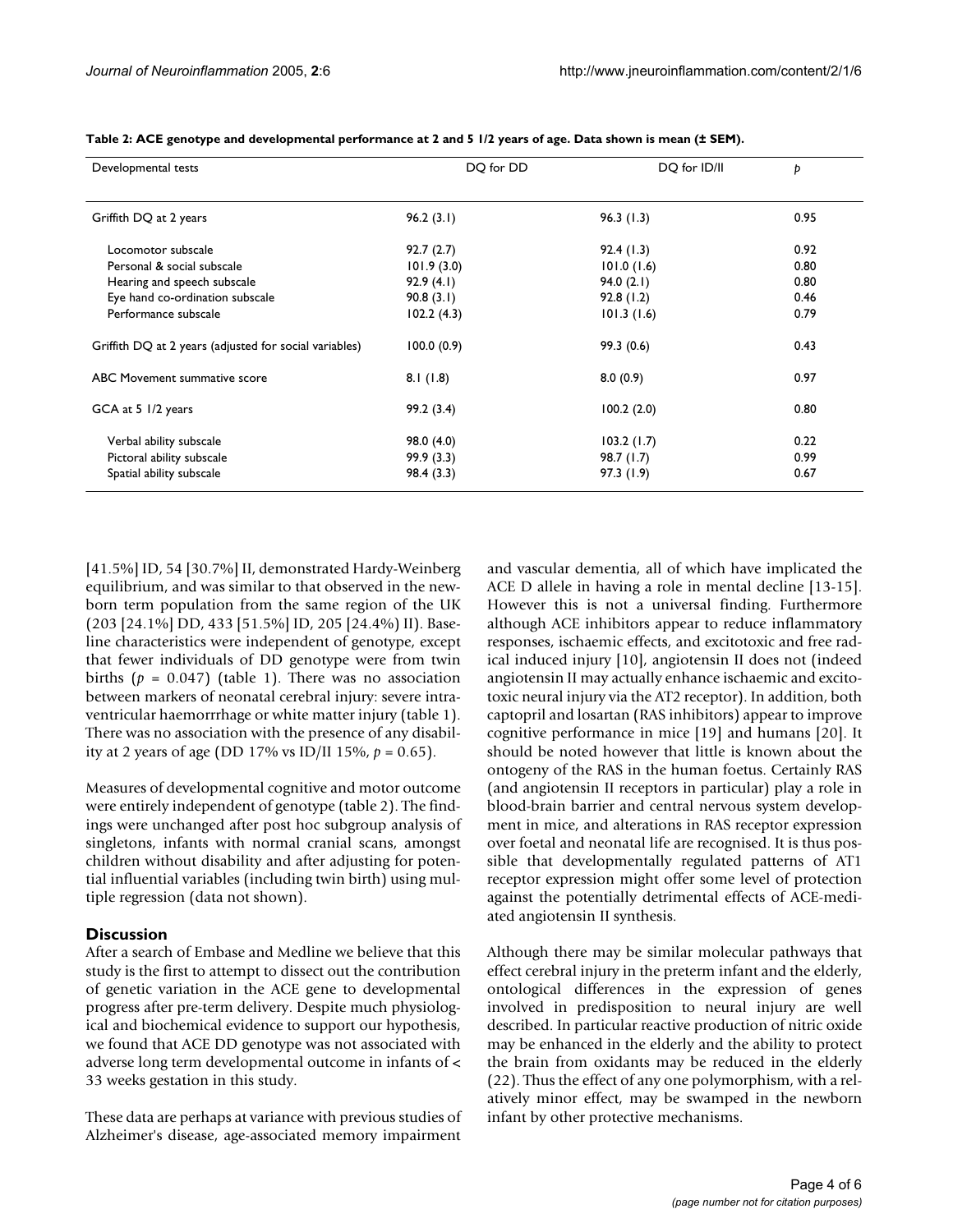The lack of any association between ACE genotype and scores of developmental progress was also surprising because we have demonstrated an association between DD genotype and markers of poor cardio-respiratory instability in the perinatal period in this patient group [21]. This association (between genotype and worse early cardio-respiratory status) could predispose to death, which would in turn weaken any association (if it exists) between DD genotype and worse developmental quotients. It is of course possible that our sample size was insufficient to demonstrate any association with ACE genotype and developmental progress. However, similarsized studies have been sufficient to demonstrate an association between ACE D allele and cognitive decline in the elderly [13-15], and power calculations suggested we had enough patients to demonstrate at least a trend. If an undetected genotype-association does exist such an effect is weak.

# **Conclusion**

We cannot support an association of ACE genotype with cognitive or motor development in survivors born preterm or, thus, the use of RAS inhibition as a neuroprotective agent in the preterm. Given the current lack of understanding of the mechanisms leading to cerebral injury and subsequent impairment – particularly of higher function – in such patients, further genetic association studies of other candidate genes are warranted.

### **List of abbreviations used**

ACE, angiotensin-1 converting enzyme; DQ developmental quotient, BAS, British ability scales (second edition); GCA, general cognitive ability; RAS, renin angiotensin system; PCR, polymerase chain rection.

### **Competing interests**

The author(s) declare that they have no competing interests.

### **Authors' contributions**

DH, HM, AW, NM conceived the study and its design and wrote the manuscript. DH, DD and SD performed data collection, DNA extraction and PCR and participated in analysis of the data with SH and HM. NM reviewed all cranial imaging. All authors participated in the writing of the manuscript and approved the final manuscript.

### **Acknowledgements**

The developmental assessments were performed by Dr Margaret Robinson (Griffiths Assessments), Pat Anderson (BAS-II) and Wendy Ring (Movement ABC). This research was supported by awards from The Southmead Hospital Research Foundation to AW and DH. The British Heart Foundation (grant numbers RG200015, SP98003, FS01XXX) SHE, HM, and SD. The original APIP study was supported by Action Research (Grant to NM).

#### **References**

- 1. Wood NS, Marlow N, Costeloe K, Gibson AT, Wilkinson AR: **[Neu](http://www.ncbi.nlm.nih.gov/entrez/query.fcgi?cmd=Retrieve&db=PubMed&dopt=Abstract&list_uids=10933736)[rologic and developmental disability after extremely pre](http://www.ncbi.nlm.nih.gov/entrez/query.fcgi?cmd=Retrieve&db=PubMed&dopt=Abstract&list_uids=10933736)[term birth. EPICure Study Group.](http://www.ncbi.nlm.nih.gov/entrez/query.fcgi?cmd=Retrieve&db=PubMed&dopt=Abstract&list_uids=10933736)** *N Engl J Med* 2000, **343:**378-384.
- 2. Botting N, Powls A, Cooke RW, Marlow N: **[Cognitive and educa](http://www.ncbi.nlm.nih.gov/entrez/query.fcgi?cmd=Retrieve&db=PubMed&dopt=Abstract&list_uids=9851233)[tional outcome of very-low-birthweight children in early](http://www.ncbi.nlm.nih.gov/entrez/query.fcgi?cmd=Retrieve&db=PubMed&dopt=Abstract&list_uids=9851233) [adolescence.](http://www.ncbi.nlm.nih.gov/entrez/query.fcgi?cmd=Retrieve&db=PubMed&dopt=Abstract&list_uids=9851233)** *Dev Med Child Neurol* 1998, **40:**652-660.
- 3. Stewart AL, Rifkin L, Amess PN, Kirkbride V, Townsend JP, Miller DH, Lewis SW, Kingsley DP, Moseley IF, Foster O, Murray RM: **[Brainstructure and neurocognitive and behavioural function](http://www.ncbi.nlm.nih.gov/entrez/query.fcgi?cmd=Retrieve&db=PubMed&dopt=Abstract&list_uids=10335784) [in adolescents who were born very preterm.](http://www.ncbi.nlm.nih.gov/entrez/query.fcgi?cmd=Retrieve&db=PubMed&dopt=Abstract&list_uids=10335784)** *Lancet* 1999, **353:**1653-1657.
- 4. de Vries LS, Eken P, Groenendaal F, van Haastert IC, Meiners LC: **[Correlation between the degree of periventricular leukoma](http://www.ncbi.nlm.nih.gov/entrez/query.fcgi?cmd=Retrieve&db=PubMed&dopt=Abstract&list_uids=8309515)lacia diagnosed using cranial ultrasound and MRI later in [infancy in children with cerebral palsy.](http://www.ncbi.nlm.nih.gov/entrez/query.fcgi?cmd=Retrieve&db=PubMed&dopt=Abstract&list_uids=8309515)** *Neuropediatrics* 1993, **24:**263-268.
- 5. Yoon BH, Jun JK, Romero R, Park KH, Gomez R, Choi JH, Kim IO: **Amniotic fluid inflammatory cytokines (interleukin-6, inter[leukin-1 beta, and tumor necrosis factor-a\), neonatal brain](http://www.ncbi.nlm.nih.gov/entrez/query.fcgi?cmd=Retrieve&db=PubMed&dopt=Abstract&list_uids=9240577) [white matter lesions and cerebral palsy.](http://www.ncbi.nlm.nih.gov/entrez/query.fcgi?cmd=Retrieve&db=PubMed&dopt=Abstract&list_uids=9240577)** *Am J Obstet Gynecol* 1997, **177:**19-26.
- 6. Inder TE, Volpe JJ: **[Mechanisms of perinatal brain injury.](http://www.ncbi.nlm.nih.gov/entrez/query.fcgi?cmd=Retrieve&db=PubMed&dopt=Abstract&list_uids=10802746)** *Semin Neonatol* 2000, **5:**3-16.
- 7. Marin-Padilla M: **[Developmental neuropathology and impact of](http://www.ncbi.nlm.nih.gov/entrez/query.fcgi?cmd=Retrieve&db=PubMed&dopt=Abstract&list_uids=9056536) [perinatal brain damage. II: white matter lesions of the](http://www.ncbi.nlm.nih.gov/entrez/query.fcgi?cmd=Retrieve&db=PubMed&dopt=Abstract&list_uids=9056536) [neocortex.](http://www.ncbi.nlm.nih.gov/entrez/query.fcgi?cmd=Retrieve&db=PubMed&dopt=Abstract&list_uids=9056536)** *J Neuropathol Exp Neurol* 1997, **56:**219-235.
- 8. Loke KE, Laycock SK, Mital S, Wolin MS, Bernstein R, Oz M, Addonizio L, Kaley G, Hintze TH: **[Nitric oxide modulates mito](http://www.ncbi.nlm.nih.gov/entrez/query.fcgi?cmd=Retrieve&db=PubMed&dopt=Abstract&list_uids=10491373)[chondrial respiration in failing human heart.](http://www.ncbi.nlm.nih.gov/entrez/query.fcgi?cmd=Retrieve&db=PubMed&dopt=Abstract&list_uids=10491373)** *Circulation* 1999, **100:**1291-1297.
- 9. Williams AG, Rayson MP, Jubb M, World M, Woods DR, Hayward M, Martin J, Humphries SE, Montgomery HE: **[The ACE gene and mus](http://www.ncbi.nlm.nih.gov/entrez/query.fcgi?cmd=Retrieve&db=PubMed&dopt=Abstract&list_uids=10688186)[cle performance.](http://www.ncbi.nlm.nih.gov/entrez/query.fcgi?cmd=Retrieve&db=PubMed&dopt=Abstract&list_uids=10688186)** *Nature* 2000, **403:**614.
- 10. Ravati A, Junker V, Koukei M, Ahlmeyer B, Culmsee C, Krielstein J: **[Enalapril and moexipril protect from free radical-induced](http://www.ncbi.nlm.nih.gov/entrez/query.fcgi?cmd=Retrieve&db=PubMed&dopt=Abstract&list_uids=10408248) neuronal damage in vitro and reduce ischemic brain injury in [mice and rats.](http://www.ncbi.nlm.nih.gov/entrez/query.fcgi?cmd=Retrieve&db=PubMed&dopt=Abstract&list_uids=10408248)** *Eur J Pharmacol* 1999, **373:**21-33.
- 11. Costerousse O, Allegrini J, Lopez M, Alhenc-Gelas F: **[Angiotensin I](http://www.ncbi.nlm.nih.gov/entrez/query.fcgi?cmd=Retrieve&db=PubMed&dopt=Abstract&list_uids=8382480)[converting enzyme in human circulating mononuclear cells:](http://www.ncbi.nlm.nih.gov/entrez/query.fcgi?cmd=Retrieve&db=PubMed&dopt=Abstract&list_uids=8382480) [genetic polymorphism of expression in T-lymphocytes.](http://www.ncbi.nlm.nih.gov/entrez/query.fcgi?cmd=Retrieve&db=PubMed&dopt=Abstract&list_uids=8382480)** *Biochem J* 1993, **290:**33-40.
- 12. Rigat B, Hubert C, Alhen-Gelas F, Cambien F, Corvol P, Soubrier F: **[An insertion deletion polymorphism in the angiotensin 1](http://www.ncbi.nlm.nih.gov/entrez/query.fcgi?cmd=Retrieve&db=PubMed&dopt=Abstract&list_uids=1976655) converting enzyme gene accounting for half the variance of [serum enzyme levels.](http://www.ncbi.nlm.nih.gov/entrez/query.fcgi?cmd=Retrieve&db=PubMed&dopt=Abstract&list_uids=1976655)** *J Clin Invest* 1990, **86:**1343-1346.
- 13. Bartres-Faz D, Junque C, Clemente IC, Lopez-Alomar A, Valveny N, Lopez-Guillen A, Lopez T, Cubells MJ, Moral P: **[Angiotensin I con](http://www.ncbi.nlm.nih.gov/entrez/query.fcgi?cmd=Retrieve&db=PubMed&dopt=Abstract&list_uids=10963892)[verting enzyme polymorphism in humans with age-associ](http://www.ncbi.nlm.nih.gov/entrez/query.fcgi?cmd=Retrieve&db=PubMed&dopt=Abstract&list_uids=10963892)ated memory impairment: relationship with cognitive [performance.](http://www.ncbi.nlm.nih.gov/entrez/query.fcgi?cmd=Retrieve&db=PubMed&dopt=Abstract&list_uids=10963892)** *Neurosci Lett* 2000, **290:**177-180.
- 14. Farrer LA, Sherbatich T, Keryanov SA, Korovaitseva GI, Rogaeva EA, Petruk S, Premkumar S, Moliaka Y, Song YQ, Pei Y, Sato C, Selezneva ND, Voskresenskaya S, Golimbet V, Sorbi S, Duara R, Gavrilova S, St George-Hyslop PH, Rogaev EI: **[Association between angi](http://www.ncbi.nlm.nih.gov/entrez/query.fcgi?cmd=Retrieve&db=PubMed&dopt=Abstract&list_uids=10681079)[otensin-converting enzyme and Alzheimer disease.](http://www.ncbi.nlm.nih.gov/entrez/query.fcgi?cmd=Retrieve&db=PubMed&dopt=Abstract&list_uids=10681079)** *Arch Neurol* 2000, **57:**210-214.
- 15. Palumbo B, Cadini D, Nocentini G, Filipponi E, Fravolini ML, Senin U: **[Angiotensin converting enzyme deletion allele in different](http://www.ncbi.nlm.nih.gov/entrez/query.fcgi?cmd=Retrieve&db=PubMed&dopt=Abstract&list_uids=10400221) [kinds of dementia disorders.](http://www.ncbi.nlm.nih.gov/entrez/query.fcgi?cmd=Retrieve&db=PubMed&dopt=Abstract&list_uids=10400221)** *Neurosci Lett* 1999, **267:**97-100.
- 16. Avon Premature Infant Project: **[Randomised trial of parental](http://www.ncbi.nlm.nih.gov/entrez/query.fcgi?cmd=Retrieve&db=PubMed&dopt=Abstract&list_uids=9797618) [support for families with very preterm children.](http://www.ncbi.nlm.nih.gov/entrez/query.fcgi?cmd=Retrieve&db=PubMed&dopt=Abstract&list_uids=9797618)** *Arch Dis Child Fetal Neonatal Ed* 1998, **79:**F4-F11.
- 17. Griffiths R: *The Abilities Of Babies* London, University of London Press; 1954.
- 18. Elliot CD, Murray DJ, Pearlson LS: *The British Ability Scales* Windsor, NFER-Nelson Publishing; 1983.
- 19. Raghavendra V, Chopra K, Kulkarni SK: **[Comparative studies on](http://www.ncbi.nlm.nih.gov/entrez/query.fcgi?cmd=Retrieve&db=PubMed&dopt=Abstract&list_uids=11346312) [the memory-enhancing actions of captopril and losartan in](http://www.ncbi.nlm.nih.gov/entrez/query.fcgi?cmd=Retrieve&db=PubMed&dopt=Abstract&list_uids=11346312) [mice using inhibitory shock avoidance paradigm.](http://www.ncbi.nlm.nih.gov/entrez/query.fcgi?cmd=Retrieve&db=PubMed&dopt=Abstract&list_uids=11346312)** *Neuropeptides* 2001, **35:**65-69.
- 20. Ohrui T, Tomita N, Sato-Nakagawa T, Matsui T, Maruyama M, Niwa K, Arai H, Sasaki H: **[Effects of brain-penetrating ACE inhibitors](http://www.ncbi.nlm.nih.gov/entrez/query.fcgi?cmd=Retrieve&db=PubMed&dopt=Abstract&list_uids=15477567) [on Alzheimer disease progression.](http://www.ncbi.nlm.nih.gov/entrez/query.fcgi?cmd=Retrieve&db=PubMed&dopt=Abstract&list_uids=15477567)** *Neurology* 2004, **63:**1324-1325.